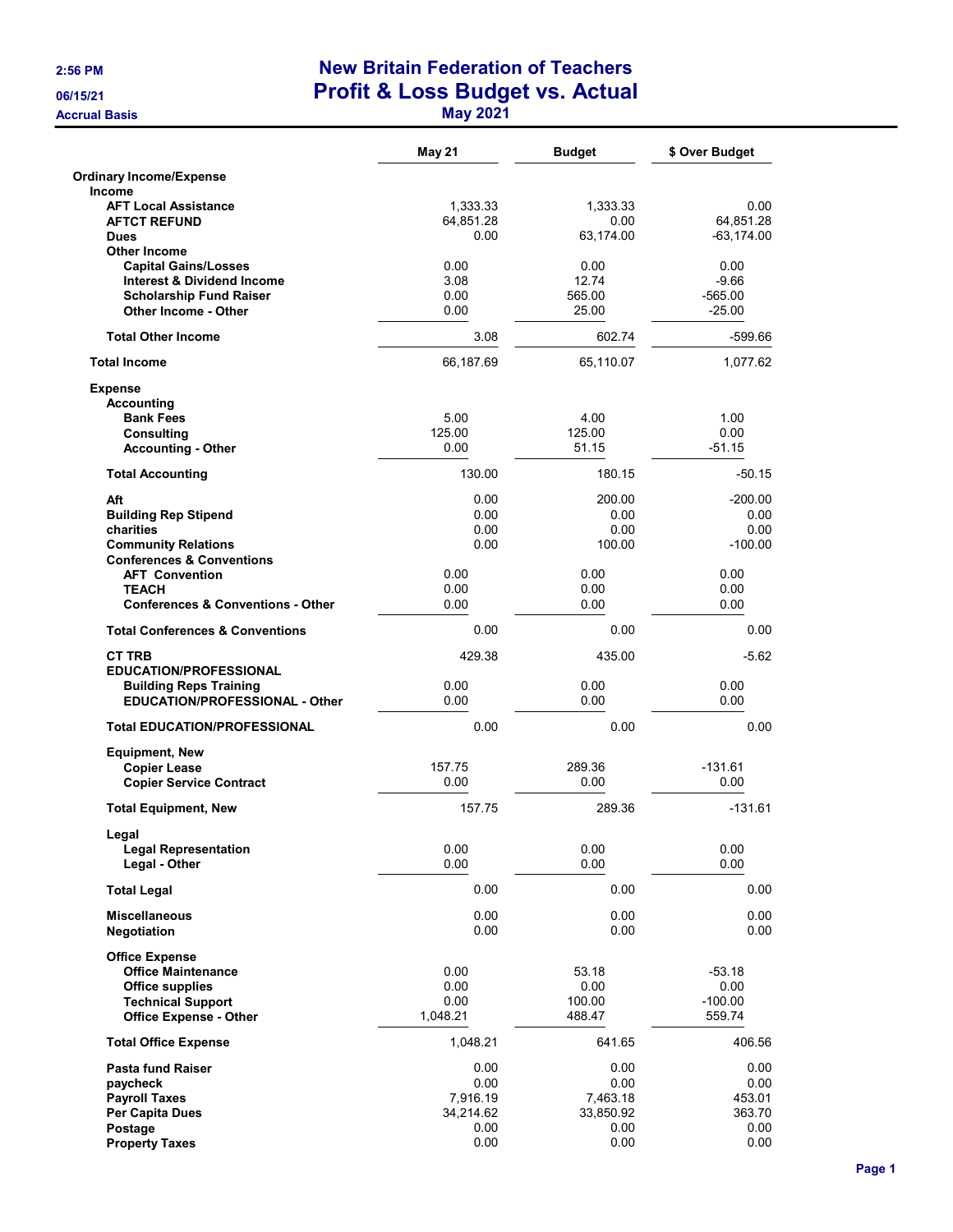**Accrual Basis** 

## 2:56 PM New Britain Federation of Teachers 06/15/21 06/15/21 Profit & Loss Budget vs. Actual<br>Accrual Basis May 2021

| a<br>we | u |
|---------|---|
|---------|---|

|                                                                                                                                                       | <b>May 21</b>                       | <b>Budget</b>                         | \$ Over Budget                               |
|-------------------------------------------------------------------------------------------------------------------------------------------------------|-------------------------------------|---------------------------------------|----------------------------------------------|
| Rent                                                                                                                                                  | 0.00                                | 850.00                                | $-850.00$                                    |
| <b>Rep Stipend</b>                                                                                                                                    | 0.00                                | 0.00                                  | 0.00                                         |
| <b>Salaries &amp; Benefits</b><br><b>Clerical Consulting</b><br><b>Committee Chairpersons</b><br><b>Officers' Stipends</b><br><b>President Salary</b> | 0.00<br>262.50<br>17,225.00<br>0.00 | 1,200.00<br>0.00<br>18,300.00<br>0.00 | $-1,200.00$<br>262.50<br>$-1,075.00$<br>0.00 |
| <b>Total Salaries &amp; Benefits</b>                                                                                                                  | 17,487.50                           | 19,500.00                             | $-2,012.50$                                  |
| Scholarship<br><b>Social Functions</b>                                                                                                                | 0.00                                | 3,000.00                              | $-3,000.00$                                  |
| Meetings, (Food)                                                                                                                                      | 0.00                                | 0.00                                  | 0.00                                         |
| <b>Retirement gifts</b>                                                                                                                               | 0.00                                | 0.00                                  | 0.00                                         |
| <b>Retirement Party</b>                                                                                                                               | 0.00                                |                                       |                                              |
| <b>Social Functions - Other</b>                                                                                                                       | 0.00                                | 0.00                                  | 0.00                                         |
| <b>Total Social Functions</b>                                                                                                                         | 0.00                                | 0.00                                  | 0.00                                         |
| <b>Utilities</b>                                                                                                                                      | 376.90                              | 400.56                                | $-23.66$                                     |
| void                                                                                                                                                  | 0.00                                | 0.00                                  | 0.00                                         |
| Welfare                                                                                                                                               | 0.00                                | 0.00                                  | 0.00                                         |
| <b>Total Expense</b>                                                                                                                                  | 61,760.55                           | 66,910.82                             | $-5,150.27$                                  |
| <b>Net Ordinary Income</b>                                                                                                                            | 4,427.14                            | $-1,800.75$                           | 6,227.89                                     |
| Net Income                                                                                                                                            | 4,427.14                            | $-1,800.75$                           | 6,227.89                                     |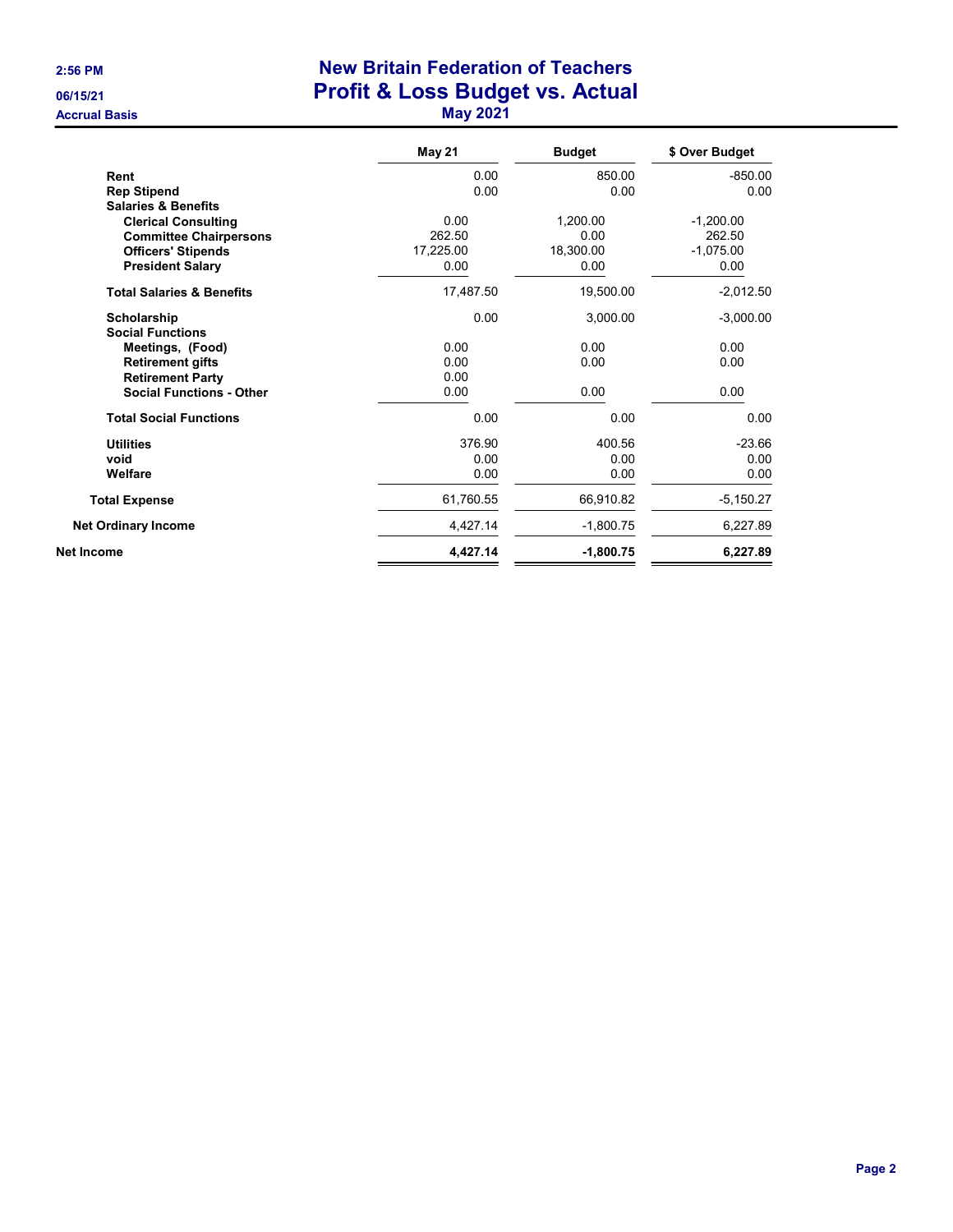**Accrual Basis** 

## 2:56 PM New Britain Federation of Teachers 06/15/21 06/15/21 Profit & Loss Budget vs. Actual<br>Accrual Basis May 2021

| -<br>w |  |
|--------|--|
|--------|--|

|                                              | % of Budget |
|----------------------------------------------|-------------|
| <b>Ordinary Income/Expense</b>               |             |
| Income                                       |             |
| <b>AFT Local Assistance</b>                  | 100.0%      |
| <b>AFTCT REFUND</b>                          | 100.0%      |
| <b>Dues</b>                                  | $0.0\%$     |
| <b>Other Income</b>                          |             |
| <b>Capital Gains/Losses</b>                  | $0.0\%$     |
| <b>Interest &amp; Dividend Income</b>        | 24.2%       |
|                                              | 0.0%        |
| <b>Scholarship Fund Raiser</b>               |             |
| Other Income - Other                         | 0.0%        |
| <b>Total Other Income</b>                    | 0.5%        |
| <b>Total Income</b>                          | 101 7%      |
| <b>Expense</b>                               |             |
| <b>Accounting</b>                            |             |
|                                              |             |
| <b>Bank Fees</b>                             | 125.0%      |
| Consulting                                   | 100.0%      |
| <b>Accounting - Other</b>                    | 0.0%        |
| <b>Total Accounting</b>                      | 72.2%       |
| Aft                                          | 0.0%        |
|                                              | $0.0\%$     |
| <b>Building Rep Stipend</b>                  |             |
| charities                                    | $0.0\%$     |
| <b>Community Relations</b>                   | $0.0\%$     |
| <b>Conferences &amp; Conventions</b>         |             |
| <b>AFT Convention</b>                        | $0.0\%$     |
| <b>TEACH</b>                                 | 0.0%        |
| <b>Conferences &amp; Conventions - Other</b> | 0.0%        |
| <b>Total Conferences &amp; Conventions</b>   | $0.0\%$     |
|                                              |             |
| <b>CT TRB</b>                                | 98.7%       |
| <b>EDUCATION/PROFESSIONAL</b>                |             |
| <b>Building Reps Training</b>                | $0.0\%$     |
| <b>EDUCATION/PROFESSIONAL - Other</b>        | 0.0%        |
| <b>Total EDUCATION/PROFESSIONAL</b>          | $0.0\%$     |
|                                              |             |
| <b>Equipment, New</b>                        |             |
| <b>Copier Lease</b>                          | 54.5%       |
| <b>Copier Service Contract</b>               | 0.0%        |
| <b>Total Equipment, New</b>                  | 54.5%       |
| Legal                                        |             |
| <b>Legal Representation</b>                  | $0.0\%$     |
|                                              | $0.0\%$     |
| Legal - Other                                |             |
| <b>Total Legal</b>                           | $0.0\%$     |
| <b>Miscellaneous</b>                         | $0.0\%$     |
| Negotiation                                  | 0.0%        |
| <b>Office Expense</b>                        |             |
| <b>Office Maintenance</b>                    | $0.0\%$     |
| <b>Office supplies</b>                       | $0.0\%$     |
|                                              |             |
| <b>Technical Support</b>                     | $0.0\%$     |
| <b>Office Expense - Other</b>                | 214.6%      |
| <b>Total Office Expense</b>                  | 163.4%      |
| <b>Pasta fund Raiser</b>                     | $0.0\%$     |
| paycheck                                     | $0.0\%$     |
| <b>Payroll Taxes</b>                         | 106.1%      |
| Per Capita Dues                              | 101.1%      |
|                                              |             |
| Postage                                      | $0.0\%$     |
| <b>Property Taxes</b>                        | $0.0\%$     |